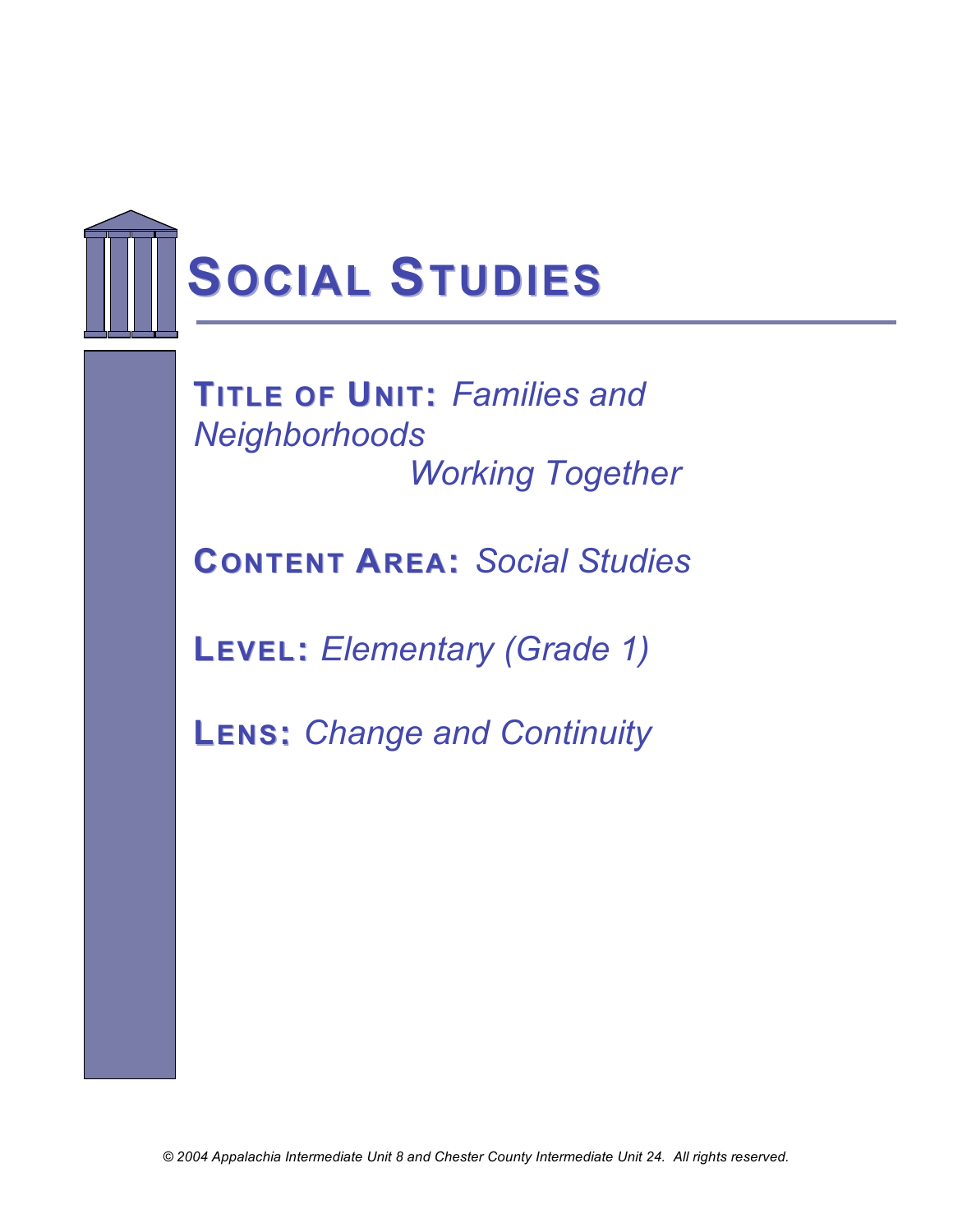**Unit Title:**

*Families and Neighborhoods Working* 

*Together*

|                                                                                                                                                    | <b>Conceptual Lens:</b> Change and Continuity<br><b>Length of Unit: 9 weeks</b>                                                                                                                                                                                                                                                                                                                                                                                                                                                                                                                                                                                                                                                                                               |                                                                                                                                                                                                                                                                                                                                                                                                                                                                                                                                                                                                                                        |                                                                                                                                     |
|----------------------------------------------------------------------------------------------------------------------------------------------------|-------------------------------------------------------------------------------------------------------------------------------------------------------------------------------------------------------------------------------------------------------------------------------------------------------------------------------------------------------------------------------------------------------------------------------------------------------------------------------------------------------------------------------------------------------------------------------------------------------------------------------------------------------------------------------------------------------------------------------------------------------------------------------|----------------------------------------------------------------------------------------------------------------------------------------------------------------------------------------------------------------------------------------------------------------------------------------------------------------------------------------------------------------------------------------------------------------------------------------------------------------------------------------------------------------------------------------------------------------------------------------------------------------------------------------|-------------------------------------------------------------------------------------------------------------------------------------|
| <b>PA Academic</b><br><b>Standards</b>                                                                                                             | <b>Essential</b><br><b>Understandings</b>                                                                                                                                                                                                                                                                                                                                                                                                                                                                                                                                                                                                                                                                                                                                     | <b>Critical Content</b>                                                                                                                                                                                                                                                                                                                                                                                                                                                                                                                                                                                                                | <b>Key Skills</b>                                                                                                                   |
| 5.2 3D<br>6.1 3C<br>6.1 3D<br>6.2 31<br>6.5 3B<br>6.5 3G<br>7.1 3B<br>7.3 3A<br>7.3 3B<br>7.3 3C<br>8.1 3A<br>8.1 3C<br>8.2 3A<br>8.2 3C<br>8.2 3D | <b>Government</b><br>1. Community helpers<br>have different roles.<br>2. Community helpers<br>provide services.<br>3. Families have<br>different structures.<br><b>Economics</b><br>4. Neighborhood<br>businesses and<br>cost of goods and<br>services change<br>over time.<br>Neighborhoods are<br>5.<br>made up of<br>different family<br>structures.<br>6. Families need<br>money in order to<br>buy goods and<br>services.<br>Geography<br>People live in<br>7.<br>different places and<br>environments.<br><b>History</b><br>8. Ancestors affect<br>family history.<br>Neighborhoods<br>9.<br>change over time.<br><b>Culture</b><br>10. Neighborhoods are<br>made up of<br>different family<br>structures.<br>11. Communication<br>with family varies<br>with distance. | <b>Students will know:</b><br>How families,<br>1.<br>neighborhoods,<br>and businesses<br>change over time.<br>Physical<br>2.<br>characteristics<br>determine the<br>development of<br>regions/neighbor-<br>hoods<br>3. The types of<br>places people live.<br>4. The roles of<br>community<br>members<br>How money is<br>5.<br>used to purchase<br>goods and<br>services.<br>6. The meaning of<br>key terms: goods,<br>services,<br>ancestors,<br>community<br>helpers,<br>neighborhood,<br>and community.<br>Explain how<br>7.<br>ancestors<br>influence families<br>of today.<br>Recognize past,<br>8.<br>present and future<br>time | Compare and<br>$1_{\cdot}$<br>contrast goods<br>and services<br>2. Use maps, tables,<br>and graphs<br>3. Use historical<br>research |
|                                                                                                                                                    |                                                                                                                                                                                                                                                                                                                                                                                                                                                                                                                                                                                                                                                                                                                                                                               |                                                                                                                                                                                                                                                                                                                                                                                                                                                                                                                                                                                                                                        |                                                                                                                                     |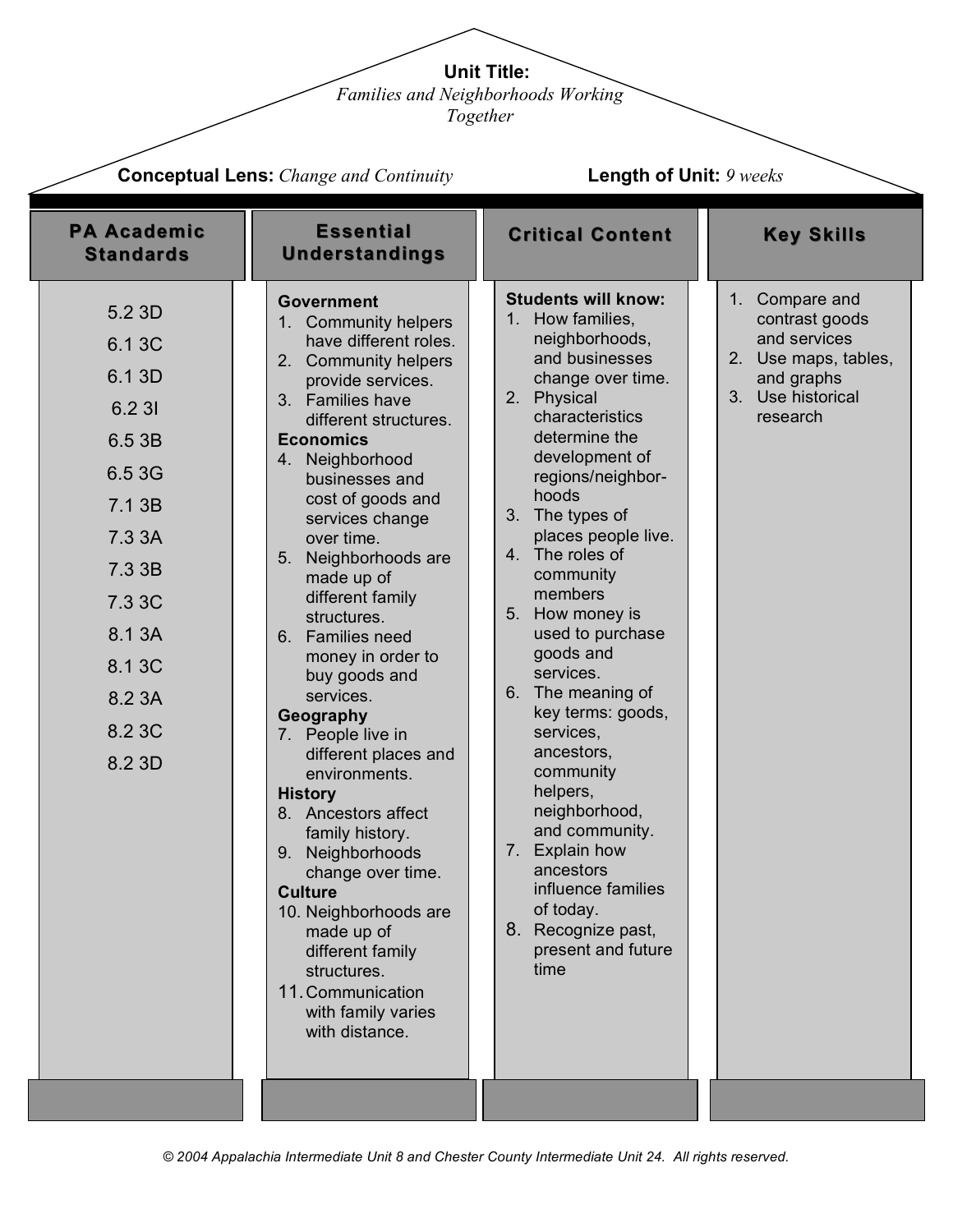

**Unit Title:** Families and Neighborhoods Working Together **Conceptual Lens:** Change and Continuity **Length of Unit:** 9 Weeks

| <b>Essential Understandings</b><br>(Generalizations)                                                                                                                                                                                            | <b>Guiding Questions</b><br>$F = Factorual$<br>$C =$ Conceptual<br><b>P</b> = Philosophical                                                                                                                                                                                                                                                                           |
|-------------------------------------------------------------------------------------------------------------------------------------------------------------------------------------------------------------------------------------------------|-----------------------------------------------------------------------------------------------------------------------------------------------------------------------------------------------------------------------------------------------------------------------------------------------------------------------------------------------------------------------|
| <b>Government/Civics</b><br>Community helpers have different roles.<br>1.<br>Community helpers provide services.<br>2.<br>Families have different structures.<br>3.                                                                             | What services do community helpers<br>$\bullet$<br>provide? (F)<br>Who are community helpers? (F)<br>$\bullet$<br>What is a family structure? (F)<br>$\bullet$                                                                                                                                                                                                        |
| <b>Economics</b><br>Neighborhood businesses and cost of<br>4.<br>goods and services change over time.<br>Neighborhoods are made up of different<br>5.<br>family structures.<br>Families need money in order to buy goods<br>6.<br>and services. | What changes have occurred in your<br>$\bullet$<br>neighborhood over time? (F)<br>How are family structures different in your<br>$\bullet$<br>neighborhood? (C)<br>What are goods and services? (F)<br>$\bullet$<br>What goods and services does your family<br>$\bullet$<br>purchase? (F)<br>What businesses are in your<br>$\bullet$<br>neighborhood/community? (F) |
| Geography<br>7. People live in different places and<br>environments.                                                                                                                                                                            | What is a region or environment? (F)<br>$\bullet$<br>What types of regions or environments do<br>$\bullet$<br>people live in? (C)<br>What are the physical characteristics of the<br>$\bullet$<br>region that you live in? (F)                                                                                                                                        |
| <b>History</b><br>Ancestors affect family history.<br>8.<br>9.<br>Neighborhoods change over time.                                                                                                                                               | How has your family changed over time? (F)<br>$\bullet$<br>What causes families to change? (P)<br>$\bullet$<br>How have your ancestors affected your<br>$\bullet$<br>family? (P)                                                                                                                                                                                      |
| <b>Culture</b><br>10. Neighborhoods are made up of different<br>family structures.<br>11. Communication with family varies with<br>distance.                                                                                                    | How are families in your neighborhood alike<br>$\bullet$<br>and different? (C)<br>How do people communicate with their<br>$\bullet$<br>families when they live far apart? (F)                                                                                                                                                                                         |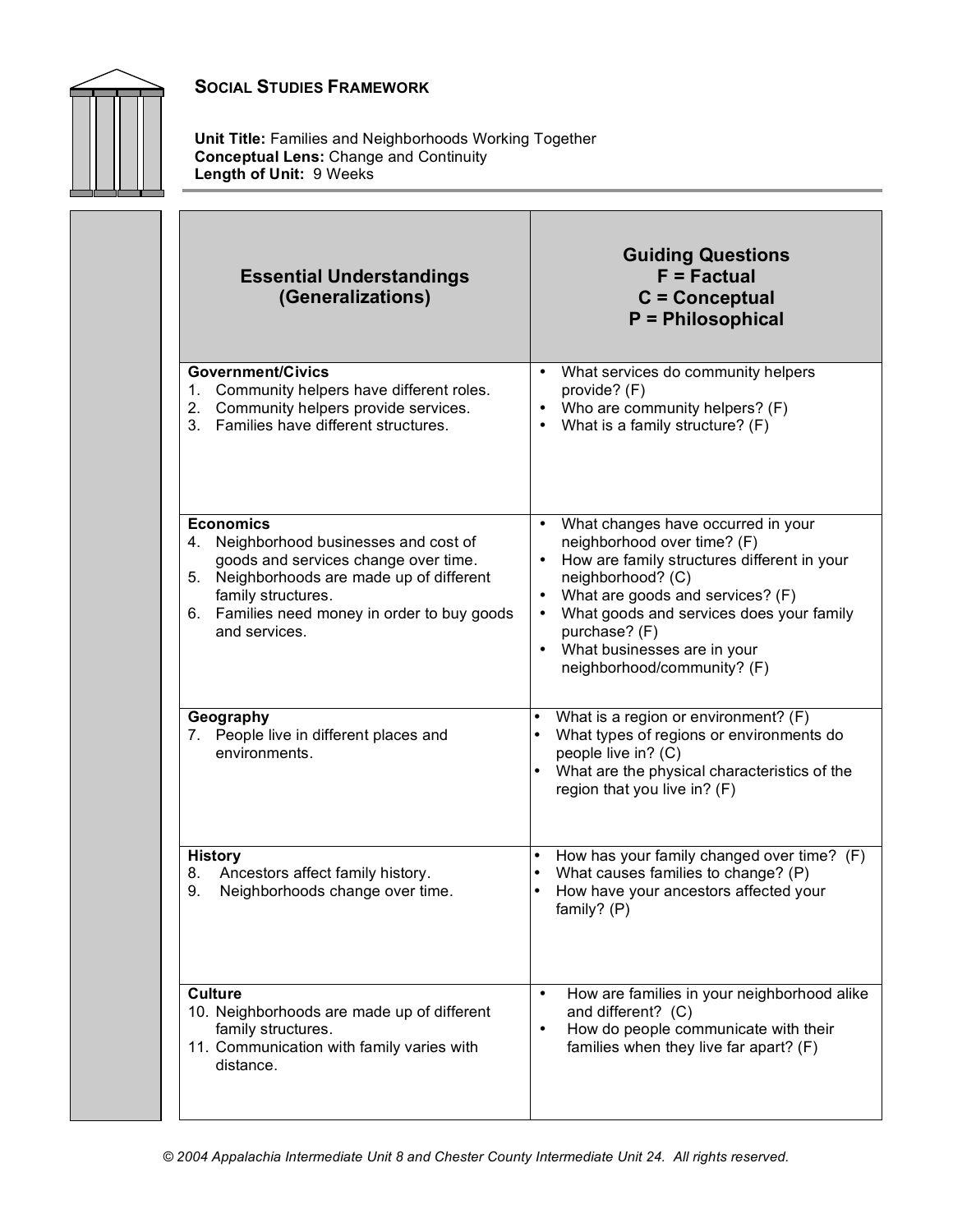

**Unit Title:** Families and Neighborhoods Working Together **Conceptual Lens:** Change and Continuity **Length of Unit:** 9 Weeks

#### **Culminating Performance Task Planner**

#### **NOTE:**

The purpose of the culminating performance task is to determine whether or not students have developed an understanding of the concepts of the unit. Therefore, students should complete the task independently, with minimal teacher direction and support. Teachers should, however, introduce the task to the students, and provide time for them to ask clarifying questions about the task and the assessment. Students with special needs or special circumstances may require some modification or extra assistance. These decisions should be made on a case-by-case basis (as with any other type of assignment).

#### **WHAT:**

Investigate change and continuity in our families and neighborhoods.

#### **WHY:**

Understand the structure of families and neighborhoods change over time.

#### **ENGAGING SCENARIO:**

Our class has been asked to create a book that explains the history of families in our area. This book is to include new families and families that have lived in the area for a long time.

#### **PROCEDURE:**

Create a family timeline. Make four boxes using illustrations/pictures and captions to show how your family has changed over time. Write three sentences explaining your timeline. Present your timeline to the class.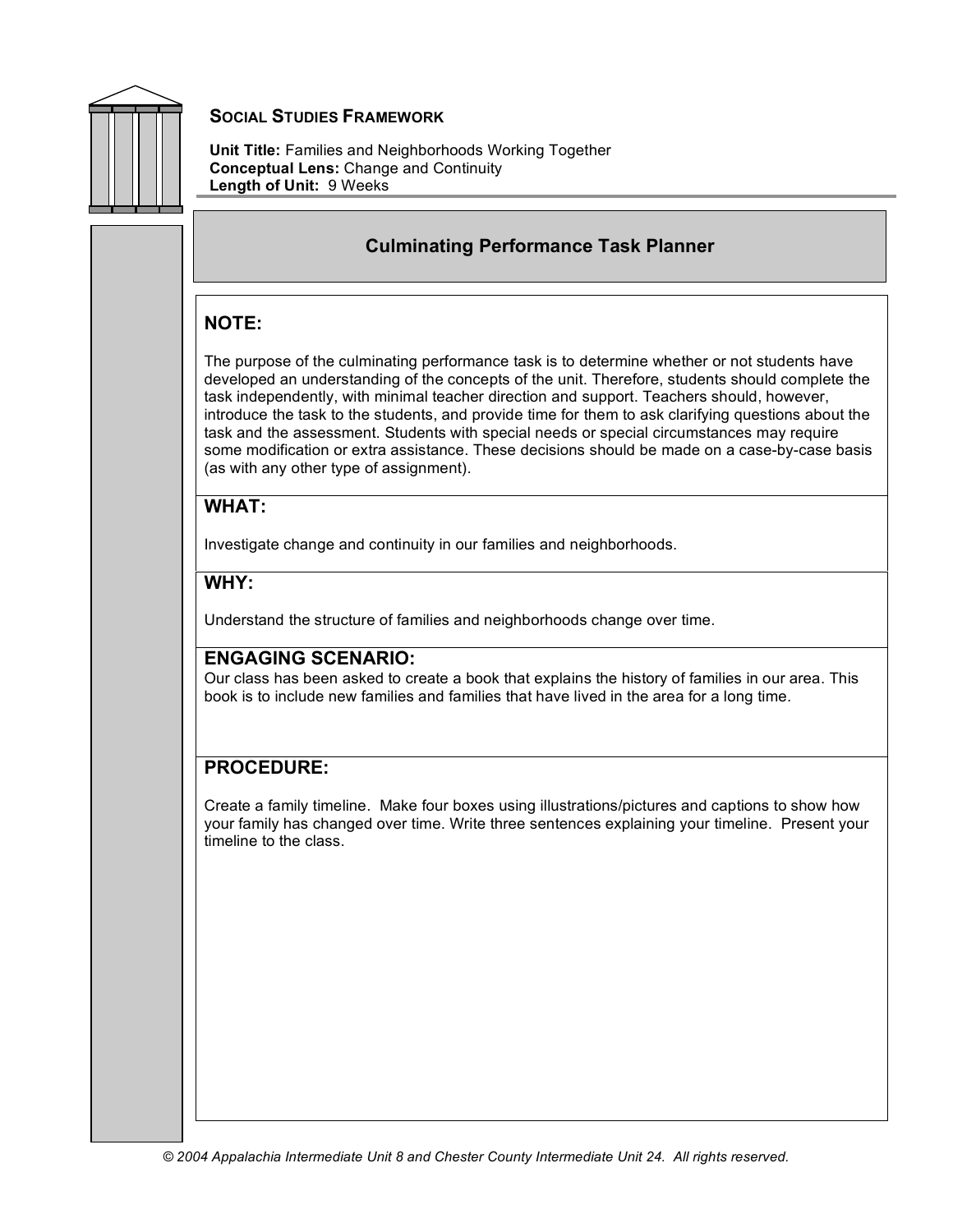

**Unit Title:** Families and Neighborhoods Working Together **Conceptual Lens:** Change and Continuity **Length of Unit:** 9 Weeks

| <b>Culminating Performance Task Scoring Rubric</b>                                        |        |                                  |                                     |  |
|-------------------------------------------------------------------------------------------|--------|----------------------------------|-------------------------------------|--|
| <b>Scoring Criteria</b>                                                                   | Yes/no | <b>Self</b><br><b>Assessment</b> | <b>Teacher</b><br><b>Assessment</b> |  |
| <b>CONTENT</b>                                                                            |        |                                  |                                     |  |
| Illustration includes past, and present family<br>members.                                |        |                                  |                                     |  |
| Detailed, complete sentences about the<br>٠<br>illustration, labeling year or time period |        |                                  |                                     |  |
| <b>PROCESS</b>                                                                            |        |                                  |                                     |  |
| Illustrations are clear, detailed, neat and<br>colorful.                                  |        |                                  |                                     |  |
| Presentation is informative, clear and<br>٠<br>concise.                                   |        |                                  |                                     |  |
| Format                                                                                    |        |                                  |                                     |  |
| <b>TOTALS</b>                                                                             |        |                                  |                                     |  |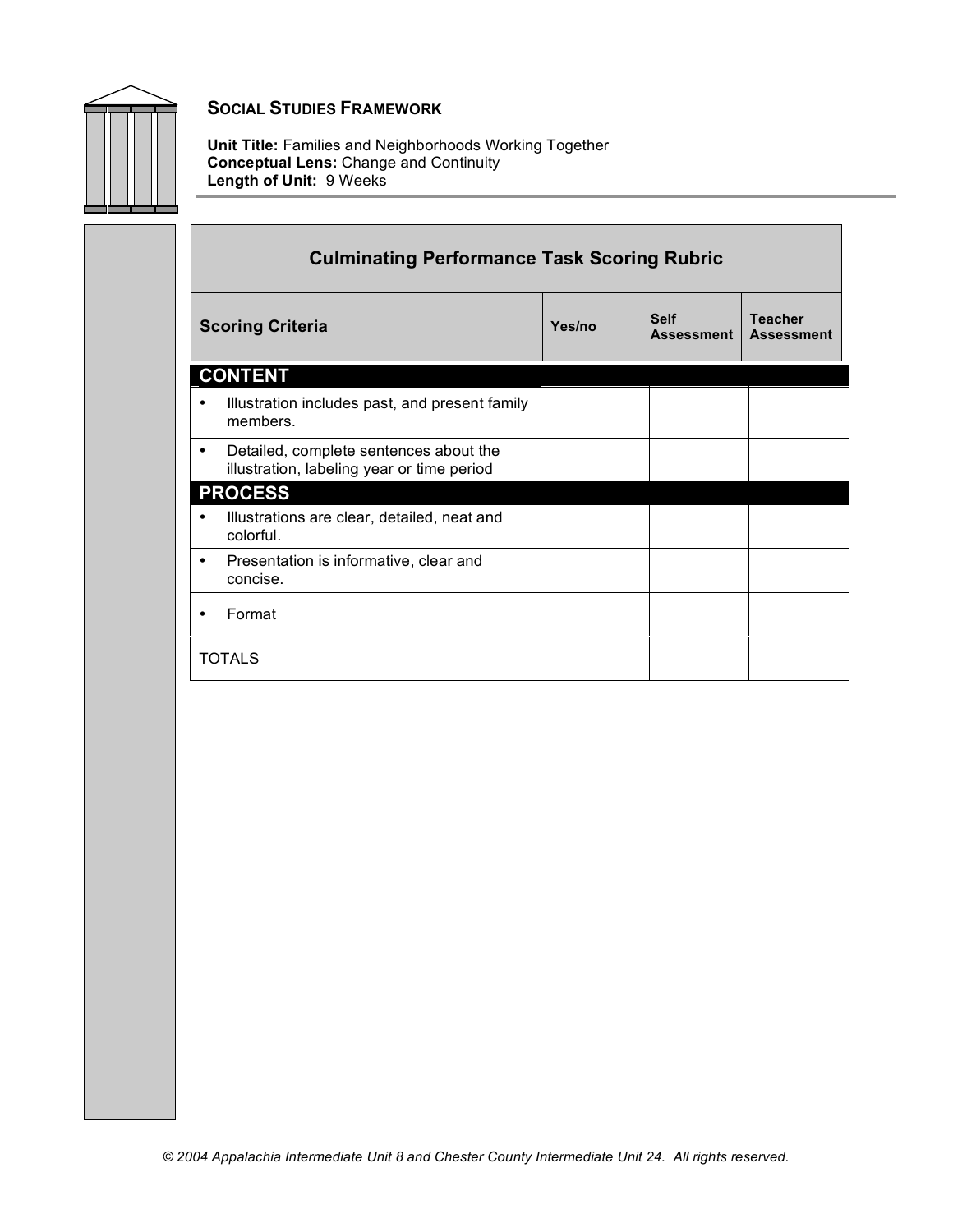## **SOCIAL STUDIES**

**FTIRTLAEMOFEUWNI OT:R***F***K***am***S***ily and Neighborhood*

**CONTENT AREA:** *Social Studies*

**LEVEL:** *Elementary (Grade 1)*

**LENS:** *Cultural Unity and Diversity*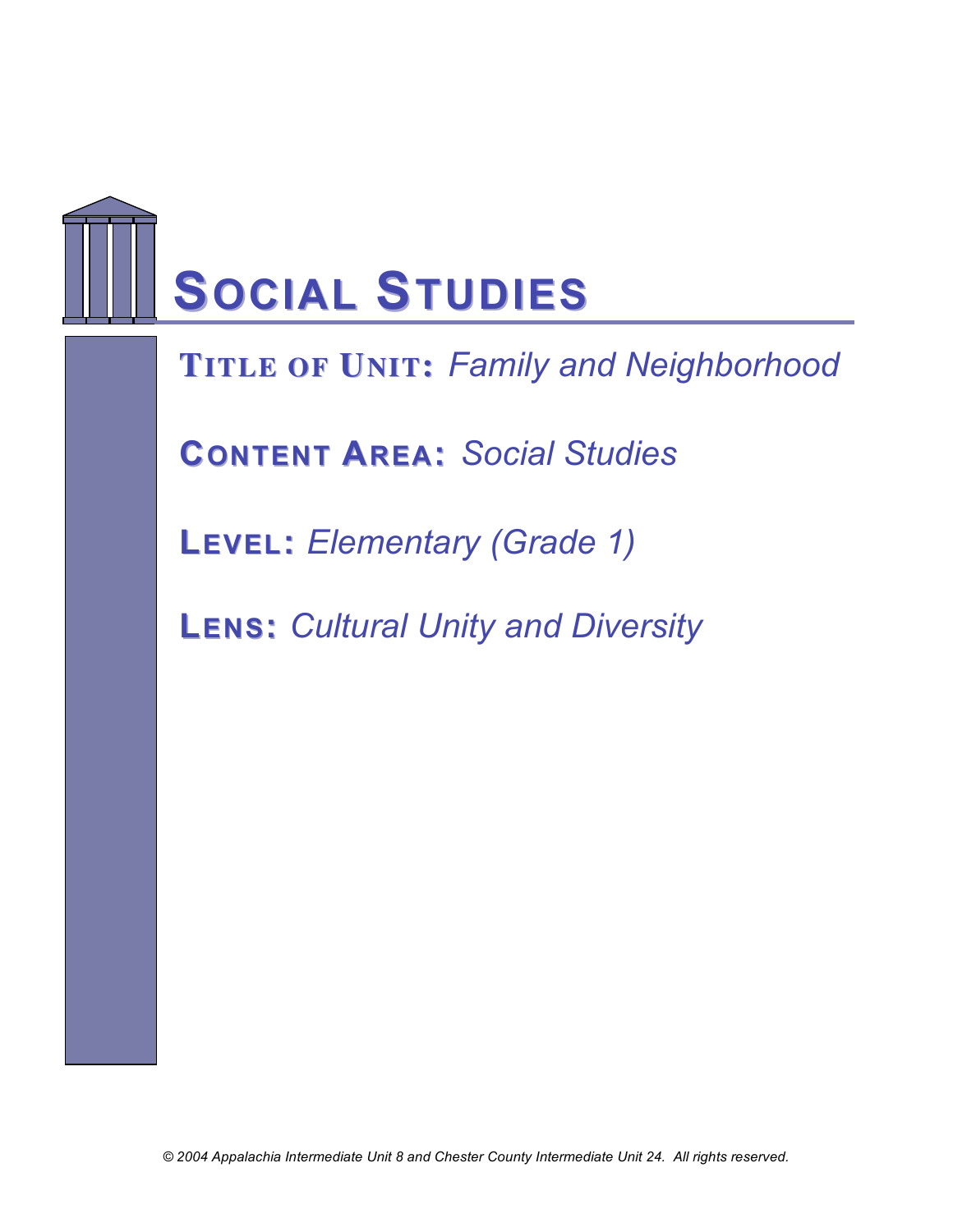**Unit Title:** *Family and Neighborhood*

|                                                                                                            | <b>Conceptual Lens:</b> Cultural Unity and Diversity                                                                                                                                                                                                                                                                                                                                                                                                                                                                                                                                                                                     |                                                                                                                                                                                                                                                                                                                                                                                                                                                                                                                                                                | <b>Length of Unit: 9 weeks</b>                                                                                                                                                                                                                                                                                                                                               |  |  |
|------------------------------------------------------------------------------------------------------------|------------------------------------------------------------------------------------------------------------------------------------------------------------------------------------------------------------------------------------------------------------------------------------------------------------------------------------------------------------------------------------------------------------------------------------------------------------------------------------------------------------------------------------------------------------------------------------------------------------------------------------------|----------------------------------------------------------------------------------------------------------------------------------------------------------------------------------------------------------------------------------------------------------------------------------------------------------------------------------------------------------------------------------------------------------------------------------------------------------------------------------------------------------------------------------------------------------------|------------------------------------------------------------------------------------------------------------------------------------------------------------------------------------------------------------------------------------------------------------------------------------------------------------------------------------------------------------------------------|--|--|
| <b>PA Academic</b><br><b>Standards</b>                                                                     | <b>Essential</b><br><b>Understandings</b>                                                                                                                                                                                                                                                                                                                                                                                                                                                                                                                                                                                                | <b>Critical Content</b>                                                                                                                                                                                                                                                                                                                                                                                                                                                                                                                                        | <b>Key Skills</b>                                                                                                                                                                                                                                                                                                                                                            |  |  |
| 5.1 3C<br>5.1 3K<br>5.4 3A<br>6.1 3A<br>6.2 3A<br>6.2 3L<br>7.1 3A<br>7.1.3B<br>7.3 3B<br>7.3 3C<br>8.2 3C | Government/Civics<br>1. People and<br>countries have<br>different symbols<br>to tell about<br>themselves.<br>Economics<br>Different forms of<br>2.<br>money can be used<br>to purchase a<br>variety of goods and<br>services.<br>3. Diversity in goods<br>and services give<br>people more<br>choices.<br>Geography<br>4. Different people<br>come from<br>different places.<br>5. People use<br>different<br>transportation to<br>reach places far<br>and near.<br>Culture<br>6. A variety of cultural<br>groups may live in a<br>neighborhood.<br>7. A family's heritage<br><b>influences</b><br>language, food,<br>clothing, beliefs, | <b>Students will know:</b><br>1. Various cultural<br>groups in their<br>neighborhood.<br>2. Identify similarities<br>and differences<br>among cultures.<br>3. Different forms of<br>money and how<br>they can use it to<br>purchase diverse<br>choices of goods<br>and services.<br>4. Different forms of<br>transportation<br>5. The countries<br>different cultural<br>groups are from.<br>6. The meaning of<br>key concepts:<br>custom, tradition,<br>symbol, diversity,<br>and cultural<br>diversity<br>7. Forms of money<br>(cash, check,<br>pesos, etc.) | Compare/contrast<br>1.<br>characteristics of<br>different cultures.<br>2. Present<br>information<br>verbally.<br>3. Use globes and<br>maps to locate<br>continents,<br>countries, and<br>states.<br>4. Listen for specific<br>information.<br>5. Identify cultural<br>characteristics.<br>6. Differentiate<br>between<br>landforms (rivers,<br>lakes, mountains,<br>oceans). |  |  |
|                                                                                                            |                                                                                                                                                                                                                                                                                                                                                                                                                                                                                                                                                                                                                                          |                                                                                                                                                                                                                                                                                                                                                                                                                                                                                                                                                                |                                                                                                                                                                                                                                                                                                                                                                              |  |  |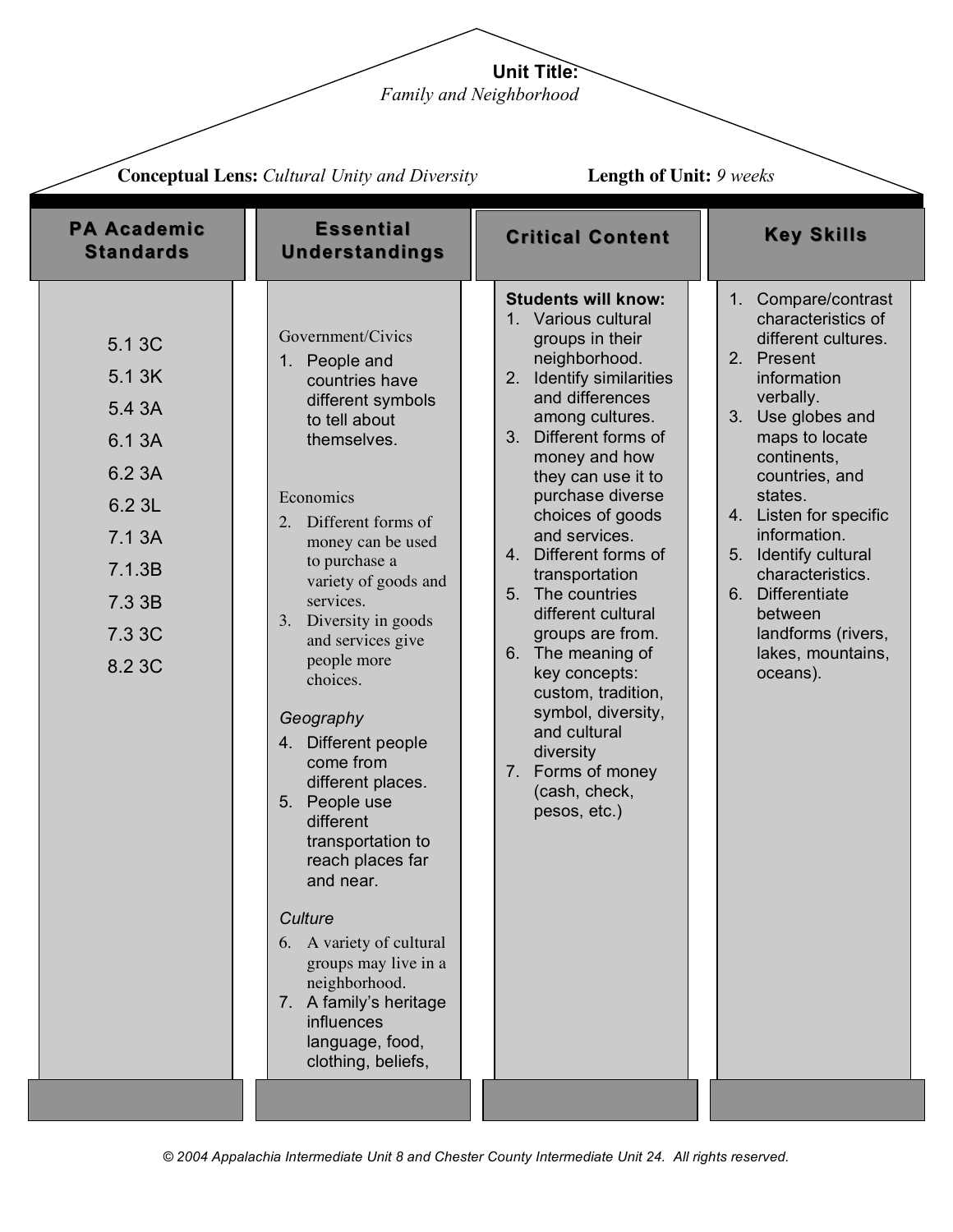

**Unit Title:** Family and Neighborhood **Conceptual Lens:** Cultural Unity and Diversity **Length of Unit:** 9 Weeks

| <b>Essential Understandings</b><br>(Generalizations)                                                                                                                                                           | <b>Guiding Questions</b><br>$F = Factorual$<br>$C =$ Conceptual<br>P = Philosophical                                                                                                                                                                                                                                                                                                                                                                                                                                                                                 |
|----------------------------------------------------------------------------------------------------------------------------------------------------------------------------------------------------------------|----------------------------------------------------------------------------------------------------------------------------------------------------------------------------------------------------------------------------------------------------------------------------------------------------------------------------------------------------------------------------------------------------------------------------------------------------------------------------------------------------------------------------------------------------------------------|
| <b>Government/Civics</b><br>People and countries have different symbols<br>1.<br>to tell about themselves.                                                                                                     | What symbols tell about our school?<br>$\bullet$<br>Our community? (F)<br>What symbols do other schools use?<br>$\bullet$<br>(F)<br>Why do people have a symbol? (P)<br>$\bullet$                                                                                                                                                                                                                                                                                                                                                                                    |
| <b>Economics</b><br>Different forms of money can be used to<br>2.<br>purchase a variety of goods and services.<br>Diversity in good and services give people<br>3.<br>more choices.                            | What are some services in your<br>$\bullet$<br>neighborhood? (F)<br>What are some forms of money? (F)<br>$\bullet$<br>Why do people purchase goods and<br>$\bullet$<br>services? (C)                                                                                                                                                                                                                                                                                                                                                                                 |
| Geography<br>Different people come from different places.<br>4.<br>People use different transportation to reach places<br>5.<br>far and near.                                                                  | What countries do the students in your<br>$\bullet$<br>class come from? Your neighborhood?<br>(F)<br>What kinds of transportation do people<br>$\bullet$<br>take to reach places near and far? (F)                                                                                                                                                                                                                                                                                                                                                                   |
| <b>Culture</b><br>6. A variety of cultural groups may live in a<br>neighborhood.<br>7. A family's heritage influences language, food,<br>clothing, beliefs, customs, traditions,<br>celebrations and holidays. | Where do different cultural groups<br>$\bullet$<br>come from (countries, continents,<br>states)? (F)<br>Where are your ancestors from? (F)<br>$\bullet$<br>What is a custom? A tradition? (F)<br>$\bullet$<br>What customs or traditions does your<br>$\bullet$<br>family have? (C)<br>What are some examples of cultural<br>$\bullet$<br>groups? (F)<br>What are some cultural groups in your<br>community? (F)<br>How does a family's heritage affect<br>$\bullet$<br>language, food, clothing, beliefs,<br>customs, traditions, celebrations and<br>holidays? (C) |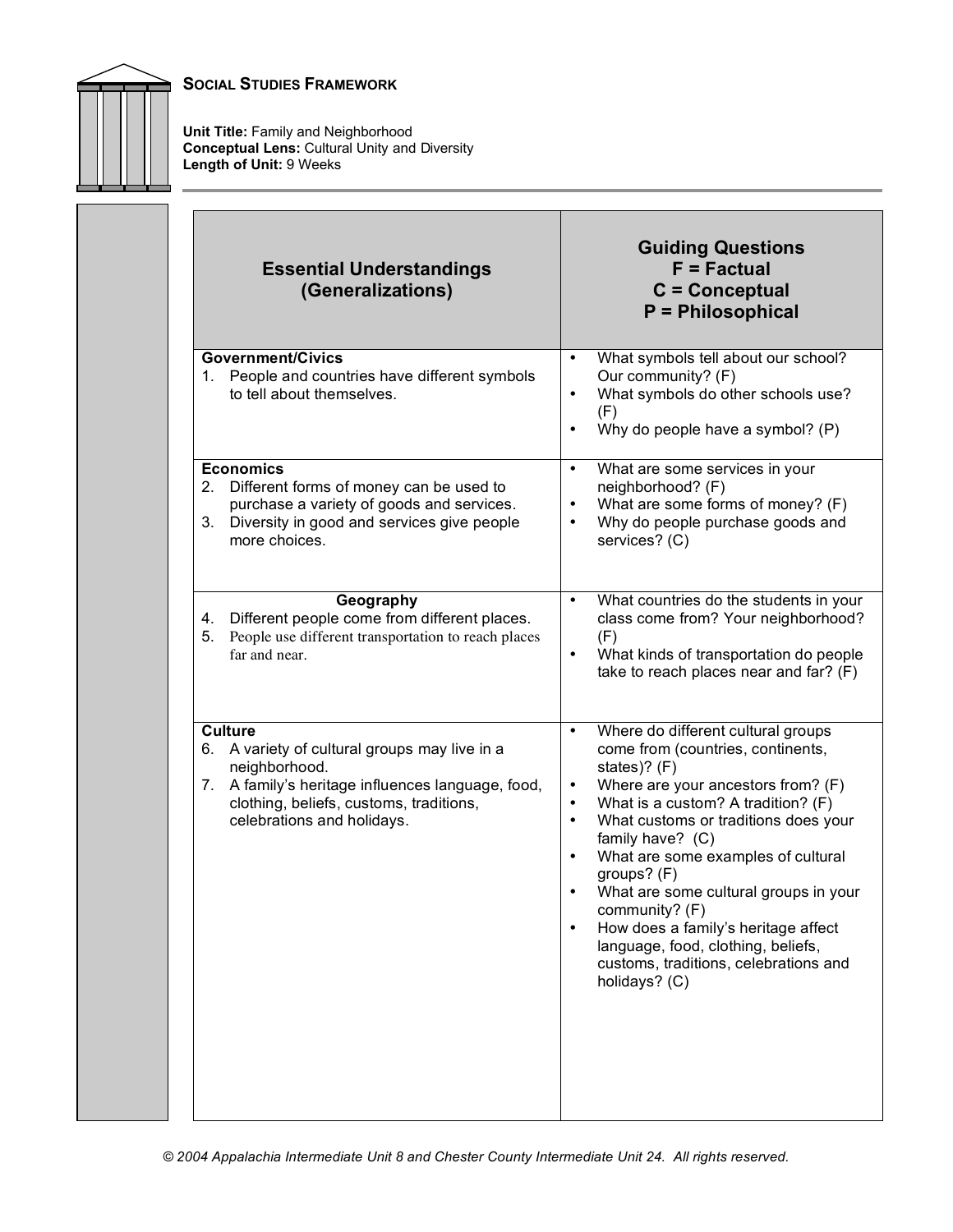

**Unit Title:** Family and Neighborhood **Conceptual Lens:** Cultural Unity and Diversity **Length of Unit:** 9 Weeks

#### **Culminating Performance Task Planner**

#### **NOTE:**

The purpose of the culminating performance task is to determine whether or not students have developed an understanding of the concepts of the unit. Therefore, students should complete the task independently, with minimal teacher direction and support. Teachers should, however, introduce the task to the students, and provide time for them to ask clarifying questions about the task and the assessment. Students with special needs or special circumstances may require some modification or extra assistance. These decisions should be made on a case-by-case basis (as with any other type of assignment).

#### **WHAT:**

Investigate cultural unity and diversity of families and neighborhoods.

#### **WHY:**

Understand that a family's heritage influences language, food, clothing, customs, traditions, celebrations and holidays.

#### **ENGAGING SCENARIO:**

Interview a family member and record responses on a chart. Topics for interview would include special foods, language, customs, and celebrations for the family. Be prepared to share this information with the class. Bring in a family treasure and share its significance and importance to your family.

#### **PROCEDURE:**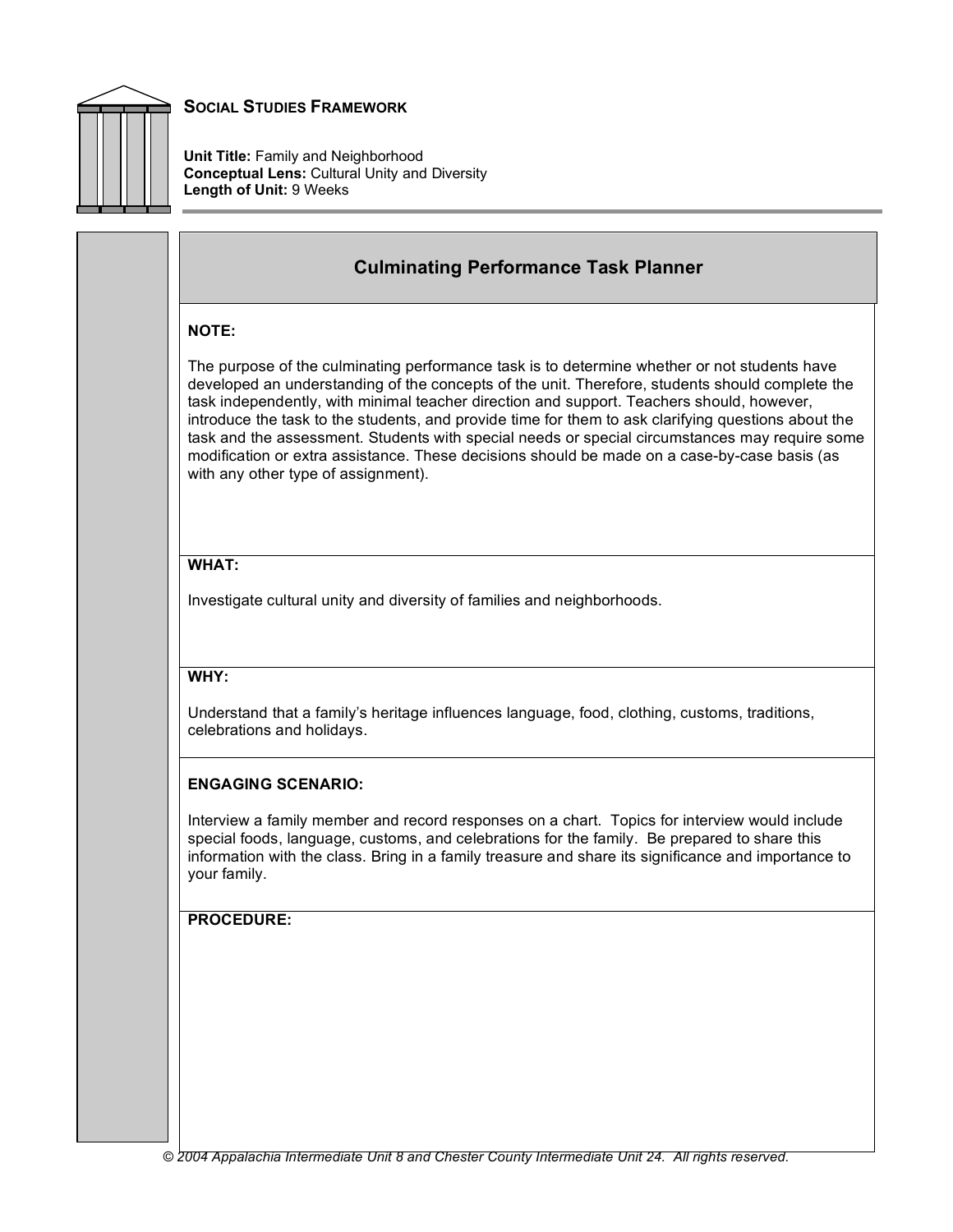

**Unit Title:** Family and Neighborhood **Conceptual Lens:** Cultural Unity and Diversity **Length of Unit:** 9 Weeks

|                         | <b>Culminating Performance Task Scoring Rubric</b>                                               |        |                                  |                                     |  |
|-------------------------|--------------------------------------------------------------------------------------------------|--------|----------------------------------|-------------------------------------|--|
| <b>Scoring Criteria</b> |                                                                                                  | Yes/No | <b>Self</b><br><b>Assessment</b> | <b>Teacher</b><br><b>Assessment</b> |  |
|                         | <b>CONTENT</b>                                                                                   |        |                                  |                                     |  |
| ٠                       | Creatively presents information.                                                                 |        |                                  |                                     |  |
| $\bullet$               | Name of individual being interviewed<br>and their relation to the interviewer<br>clearly written |        |                                  |                                     |  |
| $\bullet$               | Examples included for each response                                                              |        |                                  |                                     |  |
| $\bullet$               | Clearly explains relevance of family<br>artifact/treasure.                                       |        |                                  |                                     |  |
|                         | <b>PROCESS</b>                                                                                   |        |                                  |                                     |  |
| ٠                       | Is able to self-assess product accurately                                                        |        |                                  |                                     |  |
|                         | <b>TOTALS</b>                                                                                    |        |                                  |                                     |  |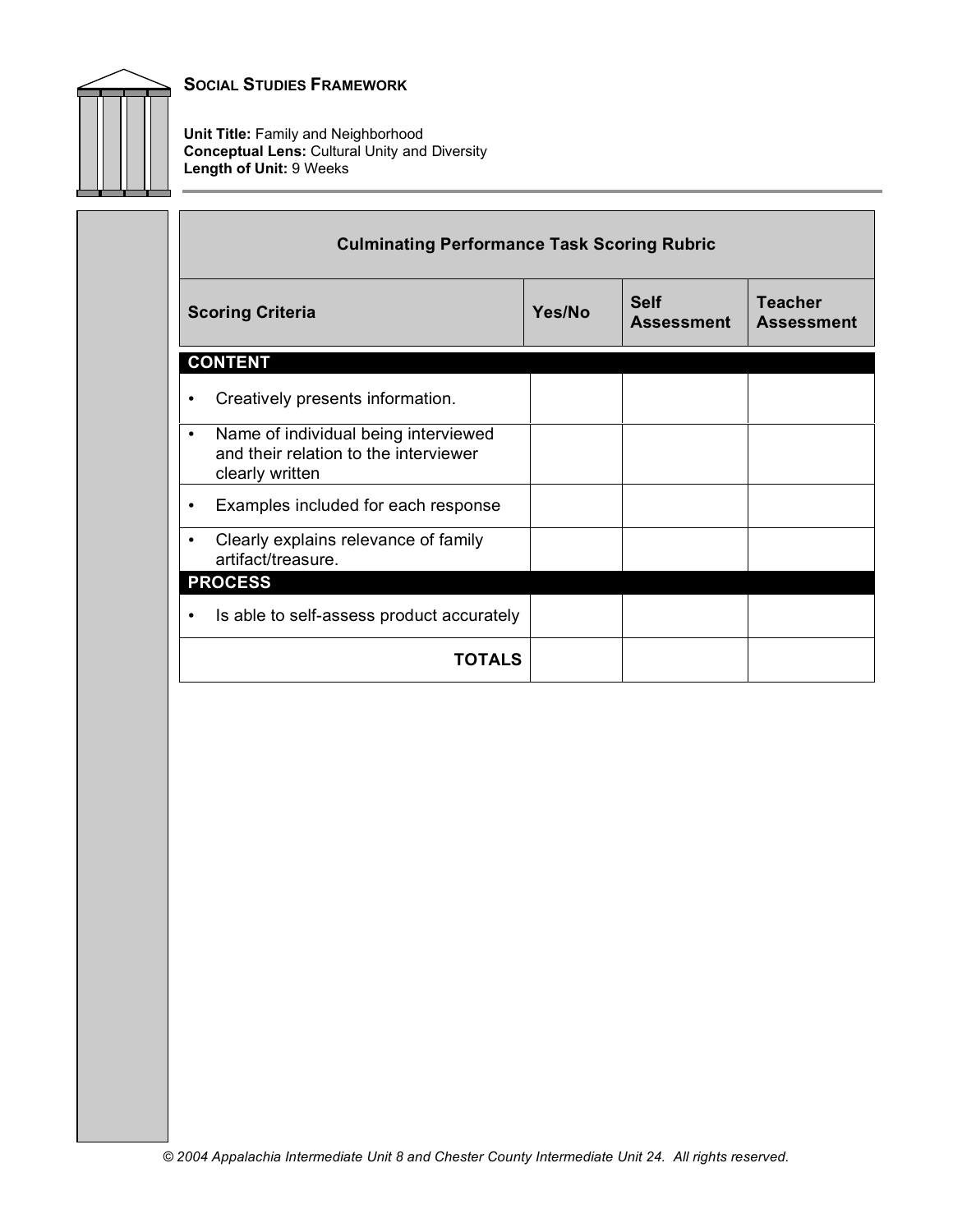# **SOCIAL STUDIES**

### **FRAMEWORKS TITLE OF UNIT:** *Interdependence in My Family and Neighborhood*

**CONTENT AREA:** *Social Studies*

**LEVEL:** *Elementary (Grade 1)*

**LENS:** *Interdependence*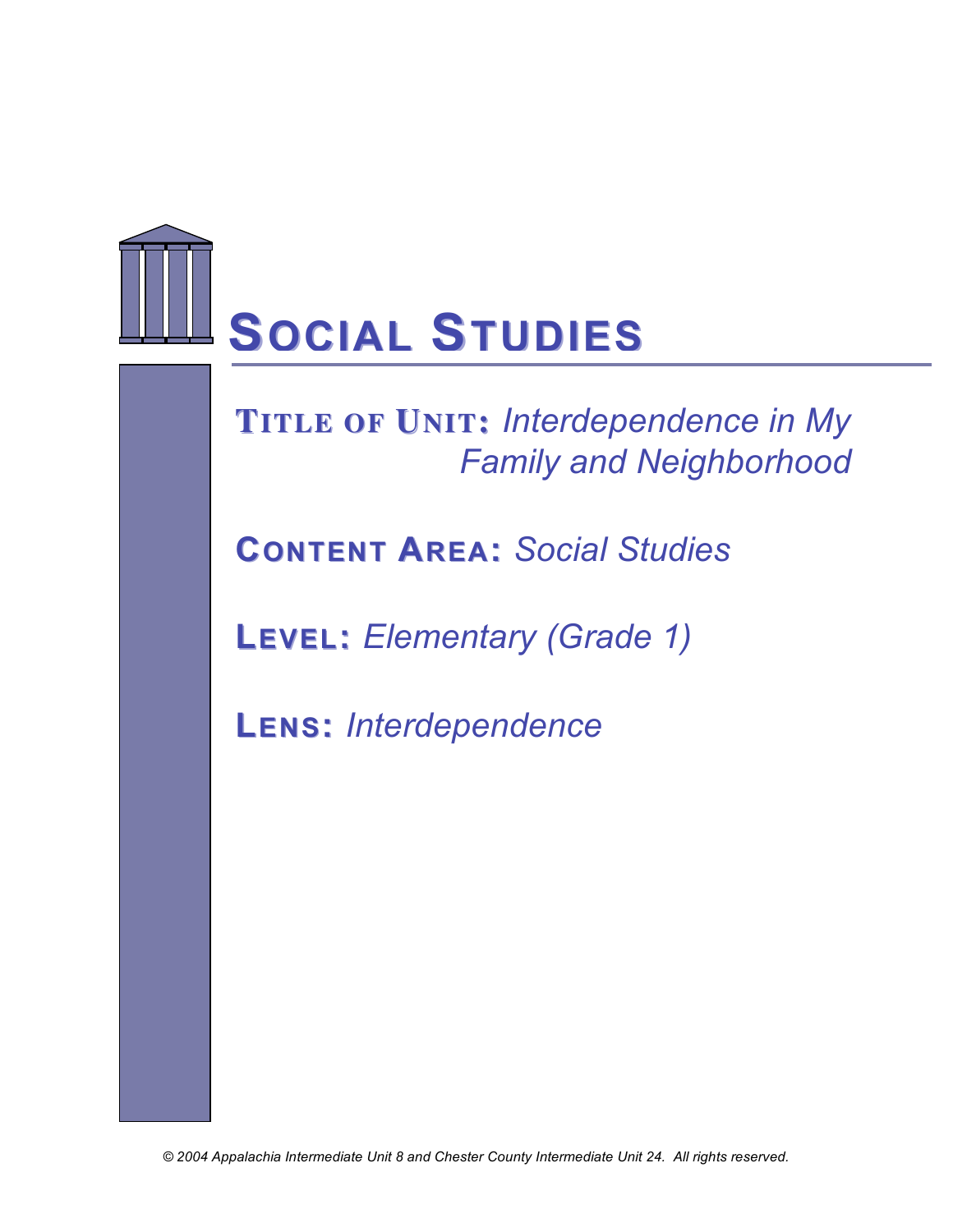**Unit Title:** *Interdependence in My Family and* 

*Neighborhood*

| <b>Conceptual Lens: Interdependence</b>                                                                                                                        |                                                                                                                                                                                                                                                                                                                                                                                                                                                                                                                                                                                                                                                                                                                                                                                                                                                                       | <b>Length of Unit: 9 weeks</b>                                                                                                                                                                                                                                                                                                                                                                                                                                      |                                                                                                                                                                                                                                                                          |  |
|----------------------------------------------------------------------------------------------------------------------------------------------------------------|-----------------------------------------------------------------------------------------------------------------------------------------------------------------------------------------------------------------------------------------------------------------------------------------------------------------------------------------------------------------------------------------------------------------------------------------------------------------------------------------------------------------------------------------------------------------------------------------------------------------------------------------------------------------------------------------------------------------------------------------------------------------------------------------------------------------------------------------------------------------------|---------------------------------------------------------------------------------------------------------------------------------------------------------------------------------------------------------------------------------------------------------------------------------------------------------------------------------------------------------------------------------------------------------------------------------------------------------------------|--------------------------------------------------------------------------------------------------------------------------------------------------------------------------------------------------------------------------------------------------------------------------|--|
| <b>PA Academic</b><br><b>Standards</b>                                                                                                                         | <b>Essential</b><br><b>Understandings</b>                                                                                                                                                                                                                                                                                                                                                                                                                                                                                                                                                                                                                                                                                                                                                                                                                             | <b>Critical Content</b>                                                                                                                                                                                                                                                                                                                                                                                                                                             | <b>Key Skills</b>                                                                                                                                                                                                                                                        |  |
| 5.1 3B<br>5.131<br>5.2 3A<br>5.2 3B<br>5.2 3F<br>V. 6.1 3A<br>6.1 3C<br>6.1 3D<br>6.2 3A<br>6.2 3C<br>6.2 3E<br>6.2 3F<br>6.3 3B<br>6.4 3B<br>7.1 3A<br>8.2 3A | <b>Government</b><br>1. Parents' roles are<br>important to keep<br>order and delegate<br>responsibilities.<br>2. Rules within a family<br>and school provide<br>protection and safety.<br><b>Economics</b><br>3. Sellers provide<br>specific goods and<br>services to buyers.<br>4. Families work together<br>to choose wants and<br>needs.<br>5. Families purchase<br>goods and services<br>with money.<br>Geography<br>Ш.<br>6. Distance impacts the<br>amount of time spent<br>with family and<br>friends.<br>7. Families may live<br>close to where they<br>work and go to school.<br>III.<br><b>History</b><br>8. Ancestors affect<br>families today.<br>Families, friends and<br>9.<br>relatives affect<br>families today.<br>IV.<br><b>Culture</b><br>10. Cooperation, sharing,<br>and caring are<br>important attributes in<br>families and<br>neighborhoods. | <b>Students will know:</b><br>1. How their family<br>and neighbors<br>work together<br>(interdependence)<br>2. Locations of<br>specific places in<br>their neighborhood<br>3. What rules they<br>follow in home,<br>school and<br>community<br>4. How families long<br>ago compare to<br>families today<br>5. The meaning of<br>key concepts:<br>ancestor,<br>wants/needs,<br>buyers/sellers,<br>goods/services<br>6. Ways people<br>communicate with<br>each other | 1. Express own ideas<br>2. Express ideas<br>through different<br>forms: writing,<br>speaking and visual<br>arts.<br>3. Listen for specific<br>information.<br>4. Adjust behavior<br>appropriately in<br>cooperative work<br>groups.<br>5. Use a map to find<br>locations |  |
|                                                                                                                                                                |                                                                                                                                                                                                                                                                                                                                                                                                                                                                                                                                                                                                                                                                                                                                                                                                                                                                       |                                                                                                                                                                                                                                                                                                                                                                                                                                                                     |                                                                                                                                                                                                                                                                          |  |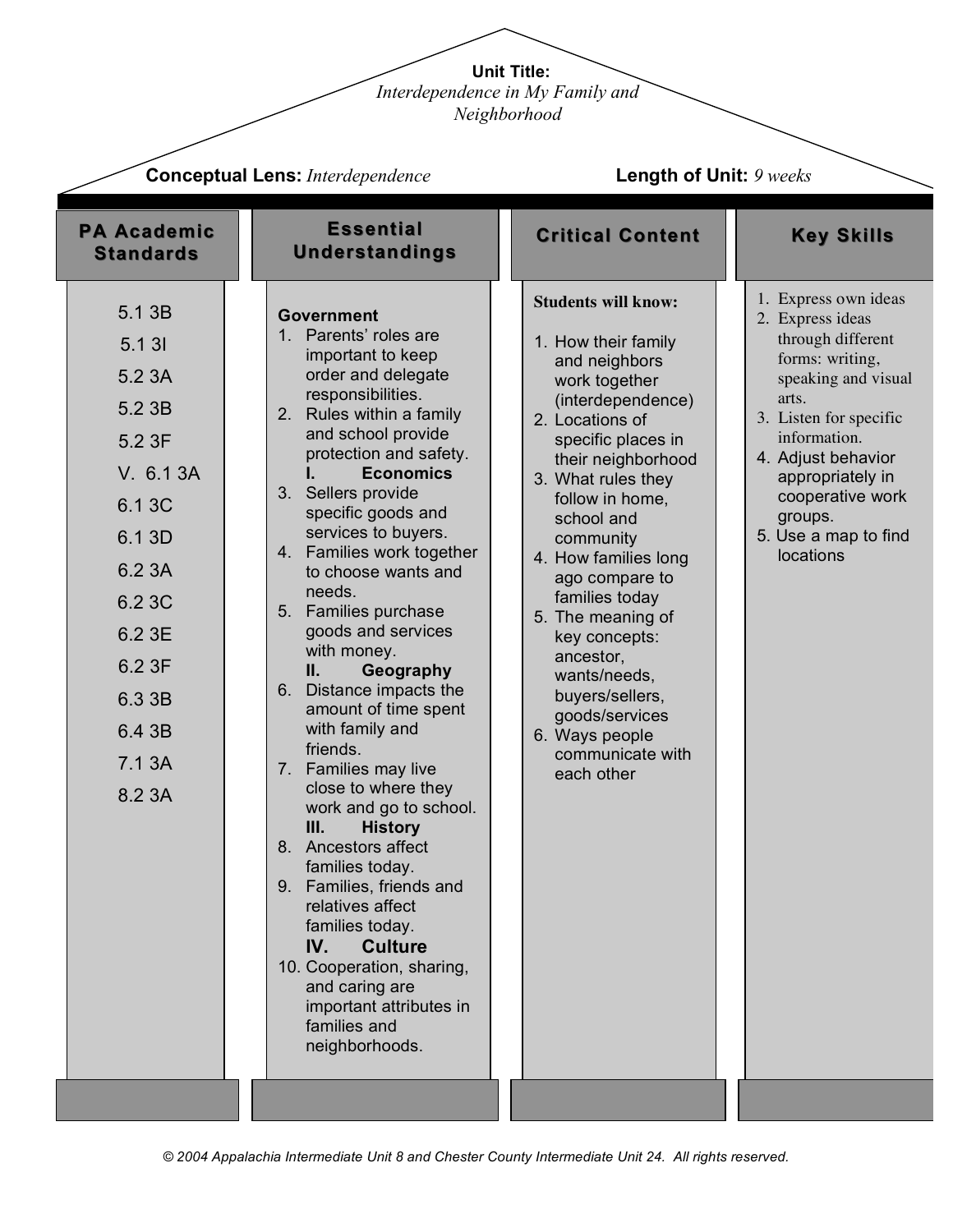

**Unit Title:** Interdependence in My Family and Neighborhood **Conceptual Lens:** Interdependence **Length of Unit:** 9 Weeks

| I.<br><b>Essential Understandings</b><br>(Generalizations)                                                                                                                                                          | II.<br><b>Guiding Questions</b><br>$F = Factorual$<br>$C =$ Conceptual<br>$P = Philosophical$                                                                                                                                 |
|---------------------------------------------------------------------------------------------------------------------------------------------------------------------------------------------------------------------|-------------------------------------------------------------------------------------------------------------------------------------------------------------------------------------------------------------------------------|
| <b>Government/Civics</b><br>1. Rules within a family and school<br>provide protection and safety.<br>2. Parents' roles are important in keeping<br>order and delegating responsibilities.                           | What are rules? (F)<br>Why do we have rules? (F)<br>How do rules keep us safe? (C)<br>Who makes rules in your family? (F)<br>In what ways are families' rules different?<br>(C)<br>What is a responsibility? (F)<br>$\bullet$ |
| <b>Economics</b><br>3. Families work together to make<br>choices about wants and needs.<br>4. Families use money to purchase goods<br>and services.<br>5. Sellers provide specific goods and<br>services to buyers. | • What is a want? $(F)$<br>• What is a need? $(F)$<br>Why do families need to make choices<br>about needs and wants? (C)                                                                                                      |
| Geography<br>6. Distance may impact the amount of<br>time spent with relatives and friends.<br>7. Families may live close to where they<br>work and go to school.                                                   | How do I find out where my relatives live?<br>$\bullet$<br>(F)<br>• How do we use maps? $(F)$<br>How do we get to school? (F)                                                                                                 |
| <b>History</b><br>8. My ancestors affect my family today.<br>9. Families, friends and relatives affect<br>my family today.                                                                                          | What are ancestors? (F)<br>What are families, friends and relatives?<br>(F)<br>How do families, friends and relatives<br>shape our beliefs? (C)                                                                               |
| <b>Culture</b><br>10. Cooperation, sharing and caring are<br>important attributes in families and<br>neighborhoods.                                                                                                 | What is cooperation? (F)<br>$\bullet$<br>How do families and neighborhoods<br>cooperate, share and care for each other<br>(C)                                                                                                 |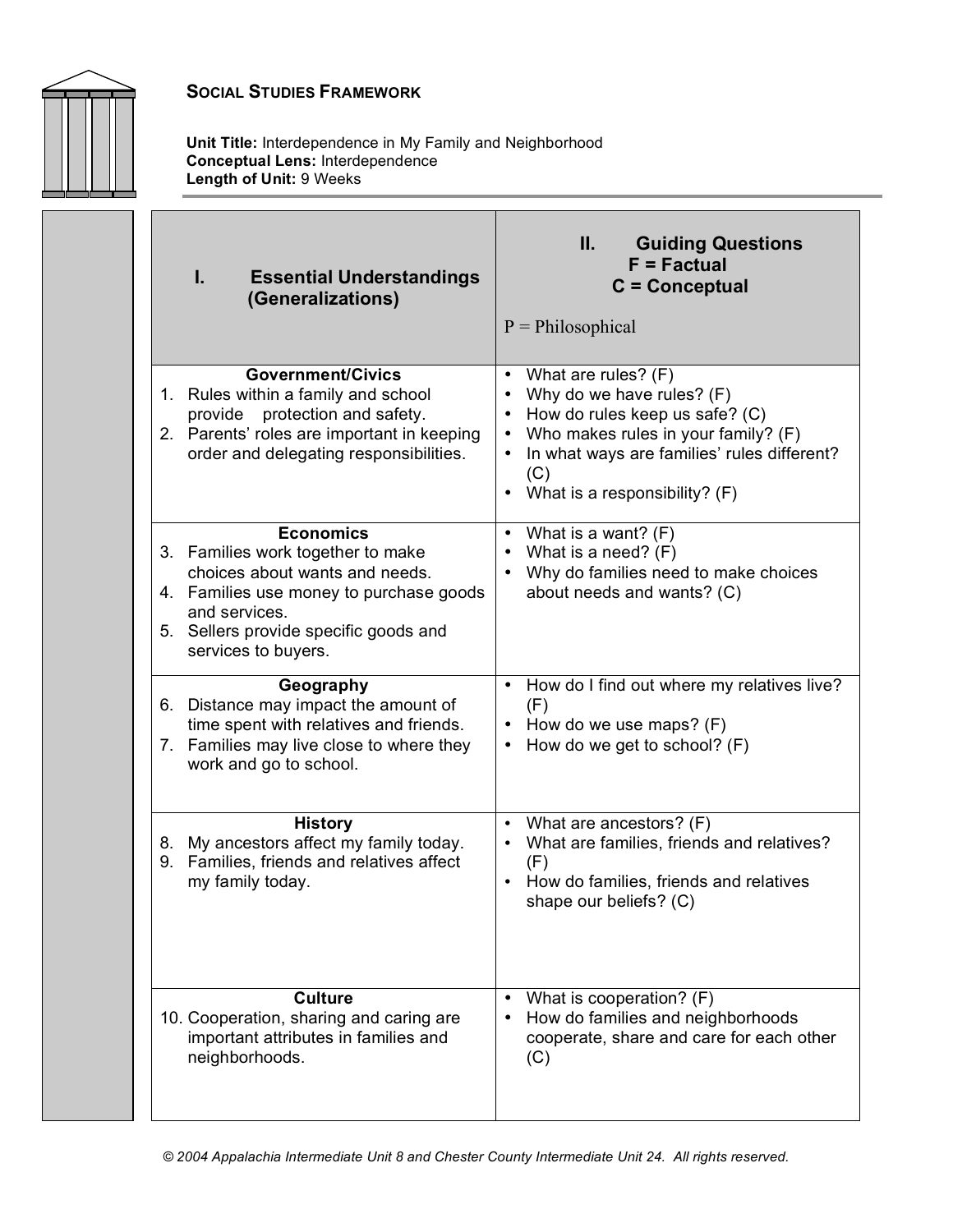

**Unit Title:** Interdependence in My Family and Neighborhood **Conceptual Lens:** Interdependence **Length of Unit:** 9 Weeks

#### **Culminating Performance Task Planner**

#### **NOTE:**

The purpose of the culminating performance task is to determine whether or not students have developed an understanding of the concepts of the unit. Therefore, students should complete the task independently, with minimal teacher direction and support. Teachers should, however, introduce the task to the students, and provide time for them to ask clarifying questions about the task and the assessment. Students with special needs or special circumstances may require some modification or extra assistance. These decisions should be made on a case-by-case basis (as with any other type of assignment).

#### **WHAT:**

Investigate interdependence in our families and neighborhoods.

#### **WHY:**

Understand that cooperation, sharing and caring are important attributes in families and neighborhoods to get things done.

#### **ENGAGING SCENARIO:**

In a cooperative group, role-play an example of how cooperation, sharing, and caring contribute to accomplishing a goal. Participate in a class discussion and create a class booklet illustrating the class's own personal experience of cooperation.

#### **PROCEDURE:**